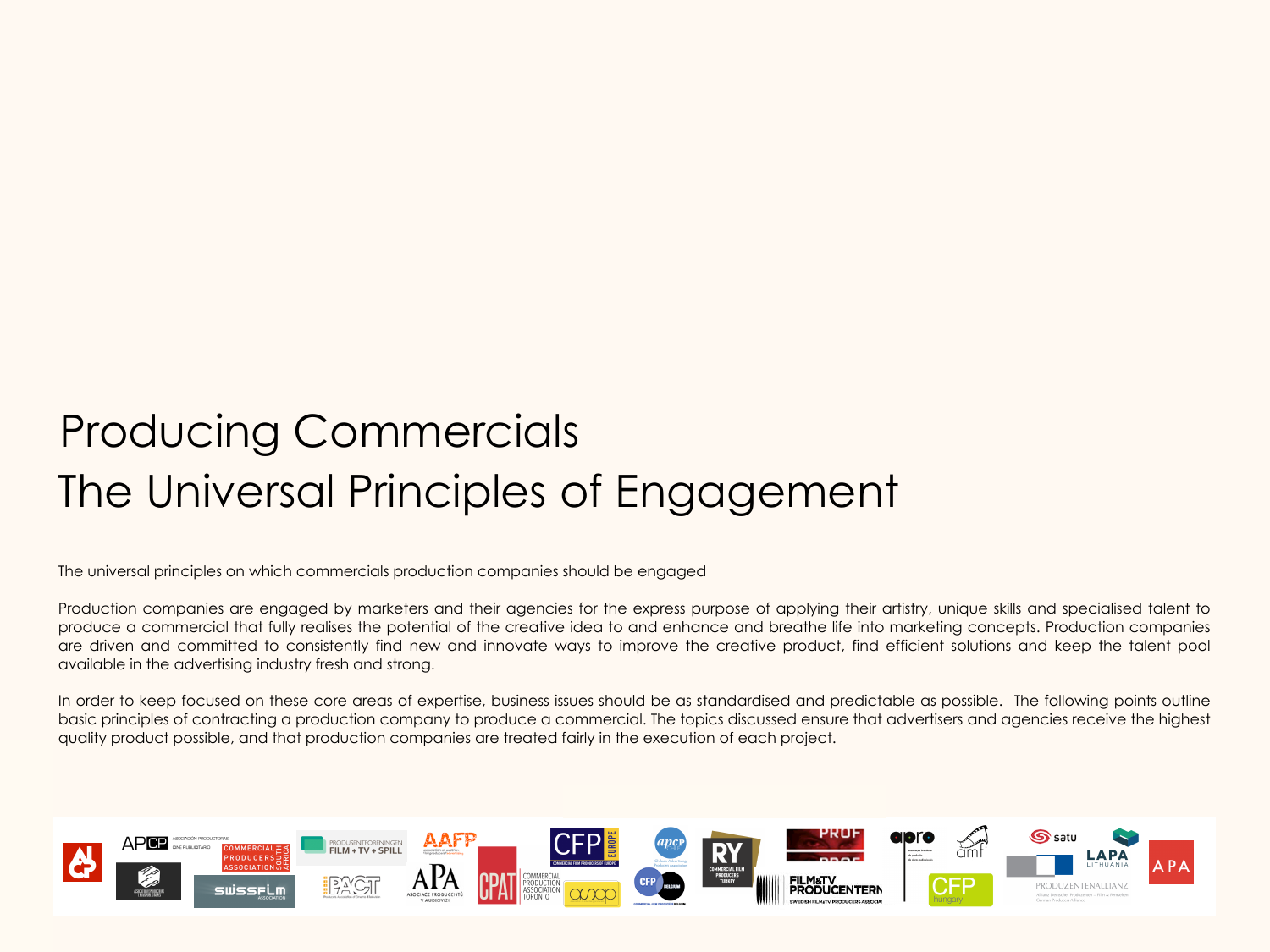#### The Universal Principles of Engagement

#### **1**. Meeting the client's objectives

It is in every party's best interest that client expectations are met, as the goal of commercial production is to deliver the highest artistic and technical quality commercial to the client within their expectations regarding cost, time and policy. To this end, it is important that all of the client expectations are realistic, fair, fully disclosed and contemplated in the production contract from the start of the project.

The agency, when engaged as agent for the client, should assume the role and as such should be empowered to make decisions, voice concerns and approve changes during production.

Mutual respect, collaborative spirit and professionalism in the end will determine the success of each project.

## **2**. Try to establish a common vision for all parties

It sounds obvious, but sometimes misaligned expectations are the route all problems that can arise in a production. With as many business entities collaborating, this can be the most important fundamental building block to having a successful project.

#### **3**. Non-Disclosure Agreements (NDAs).

It has become customary for advertisers and agencies to request NDAs as part of the contract. Such NDAs should be reciprocal as the production company's approach, bidding information, and intellectual enhancements are specific to that project and should also be kept confidential by those entities soliciting their input, and ultimately any entity working on behalf of the buyer.

#### **4**. Maximum of three bids

There should be a maximum of three production companies invited to bid for a commercial project. The bidding entities should be advised of others they are bidding against, as it helps shape the expectation of the desired outcome. In the situation where there will be more than three companies asked to bid on the same project, all participants should be notified in advance (or as this situation arises) so that companies can better assess whether they would like to participate in the bidding pool.

#### **5**. Contract in writing

A production company should be contracted in writing, so that there is a clear understanding of what the production company is producing for the advertising agency (on behalf of the advertiser)\*. The contract should clearly establish the rights and responsibilities of each party. The contract ensures that what the agency is expecting of the production company and what the production company is expecting to deliver to the agency are the same thing. The parties are then legally obligated to the terms they have agreed. The contract should provide a mediation and arbitration process in respect of disputes that arise under it.

\*For the purposes of this document, the assumption is that an advertising agency is working as agent for the advertiser, in cases where an agency is not involved, or the agency is involved but working in a capacity other than "agent", the roles may change, but the essence of "buyer" and "seller" remain constant.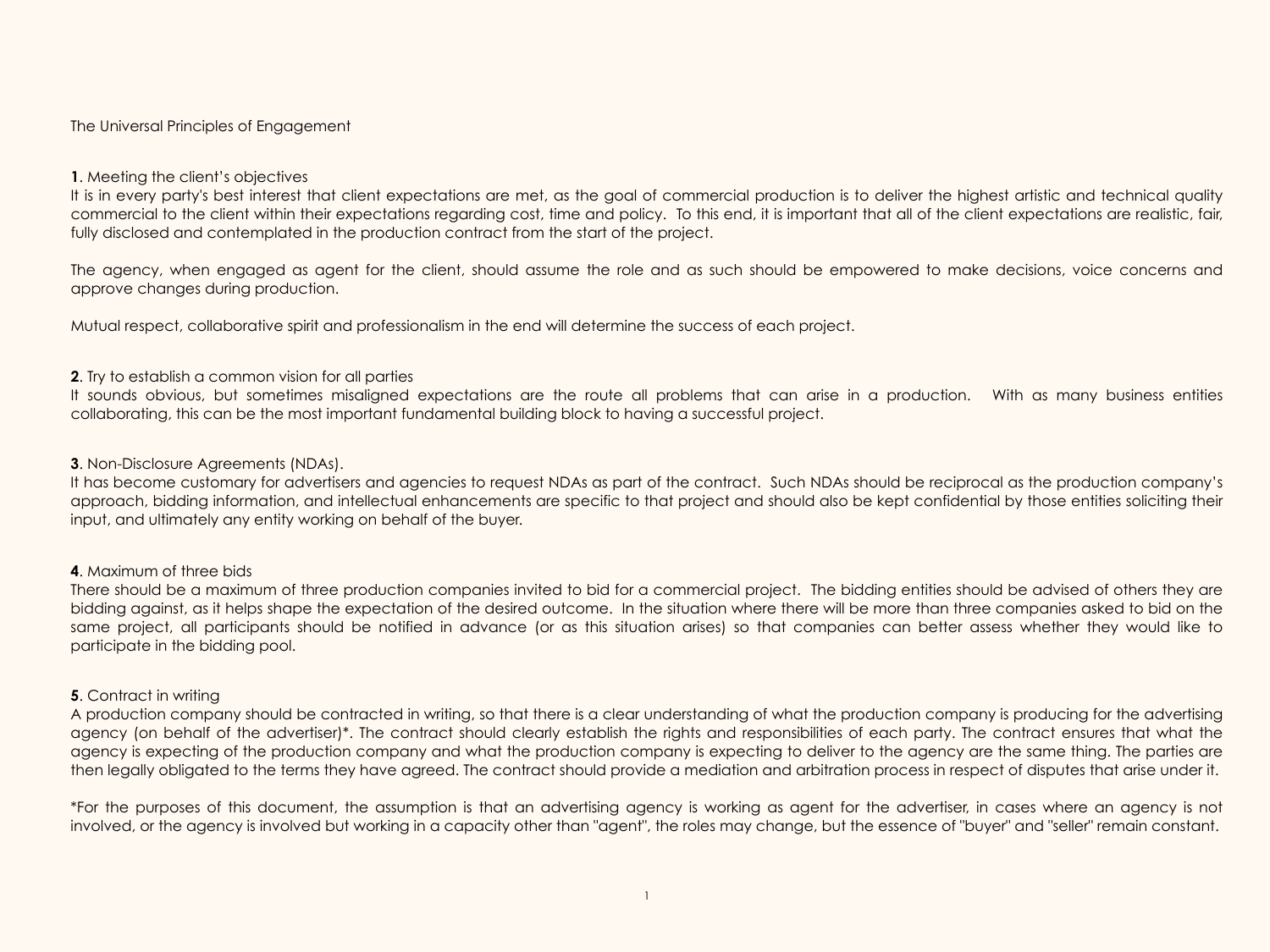**6.** Production companies should be contracted on a fixed bid or cost plus basis

A fixed bid is an agreed upon price for the work produced payable by the agency (or advertiser) to the production company.

Under a fixed bid, the production company accepts all of the risk of the production (with exceptions for items/personnel the agency has elected to provide which are spelled out in the contract, weather risks and force majeure) and the fee remains the same - a fixed amount.

When there are many unknown variables that make it difficult to estimate a job, the agency or the production company may recommend using "cost plus fixed fee' (known as cost plus). Under cost plus, the agency pays the actual cost of making the commercial (which may be more or less than the original estimate) and a pre-determined production fee (usually a percentage "mark up" on the best estimate of costs). In each of these scenarios both entities are protected from pieces that cannot accurately be estimated.

Under either system, there should be a payment schedule that is agreed to and guaranteed by all parties involved, recognising that timely payment is a contractual term.

A note on a cost plus scenario: if an audit of costs is performed (and an audit is only appropriate to a cost plus bid), the costs of such audit, and time frame for final payment, should be reflected and factored into the cost of the production.

## **7**. Up-front payment

Production companies should receive a significant proportion (50 percent to 75 percent) of the budget at least seven days prior to the first shoot date. This reflects the fact that most of the budget has to be paid out prior to production, or immediately thereafter in order to meet all commitments.

# **8.** Interest on late payments

Contracts should provide that interest is payable if the agency fails to pay the production company in accordance with the contract, to reflect the fact that the production company will have to finance the production for the personnel and equipment it has paid for or committed to. Terms of the interest rate should be clearly articulated and understood by each party.

**9**. Cancellation provisions should be clearly spelled out.

Cancellation provisions should be agreed upon in advance so that in the event of a cancellation by the agency (which does not result from any default on the part of the production company), the production company should be paid all the costs it is committed to and fees and mark up that fairly compensate the production company with respect to work performed, time committed and other opportunities lost.

# **10**. Choice of suppliers

Since the production company is responsible for the services the supplier provides, and ultimately the finished product, the production company should have full control of choosing its suppliers, including service and facilities companies. The production company should not be responsible for suppliers the agency provides (when certain product or brand specifications require such.